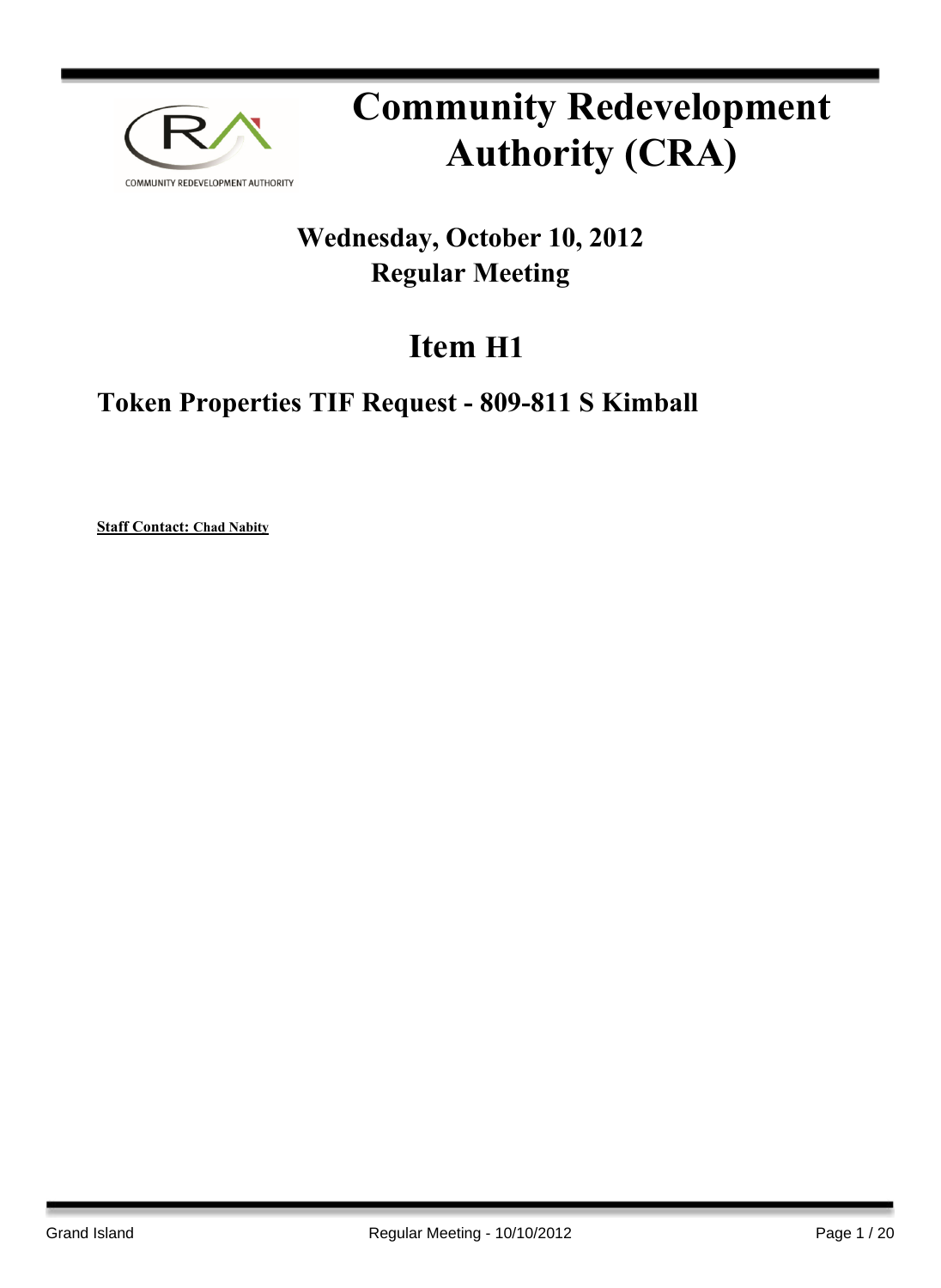

# **BACKGROUND INFORMATION RELATIVE TO** TAX INCREMENT FINANCING REQUEST

#### **Project Redeveloper Information**

| <b>Business Name:</b> | <b>TOKEN Properties, LLC</b>                |  |  |
|-----------------------|---------------------------------------------|--|--|
| Address:              | 511 Fleetwood Circle Grand Island, NE 68803 |  |  |
| Telephone No.:        | 308-380-1041                                |  |  |
| Fax No.:              | 308-382-7054                                |  |  |
| Contact:              | Todd Enck                                   |  |  |

Brief Description of Applicant's Business:

TOKEN Properties, LLC is a real estate holding company formed by Todd Enck Todd Enck is a rental property manager, General Contractor and owner of T.C. Enck Builders, Inc.

Present Ownership Proposed Project Site: 809-811 S Kimball St. Grand Island, NE 68801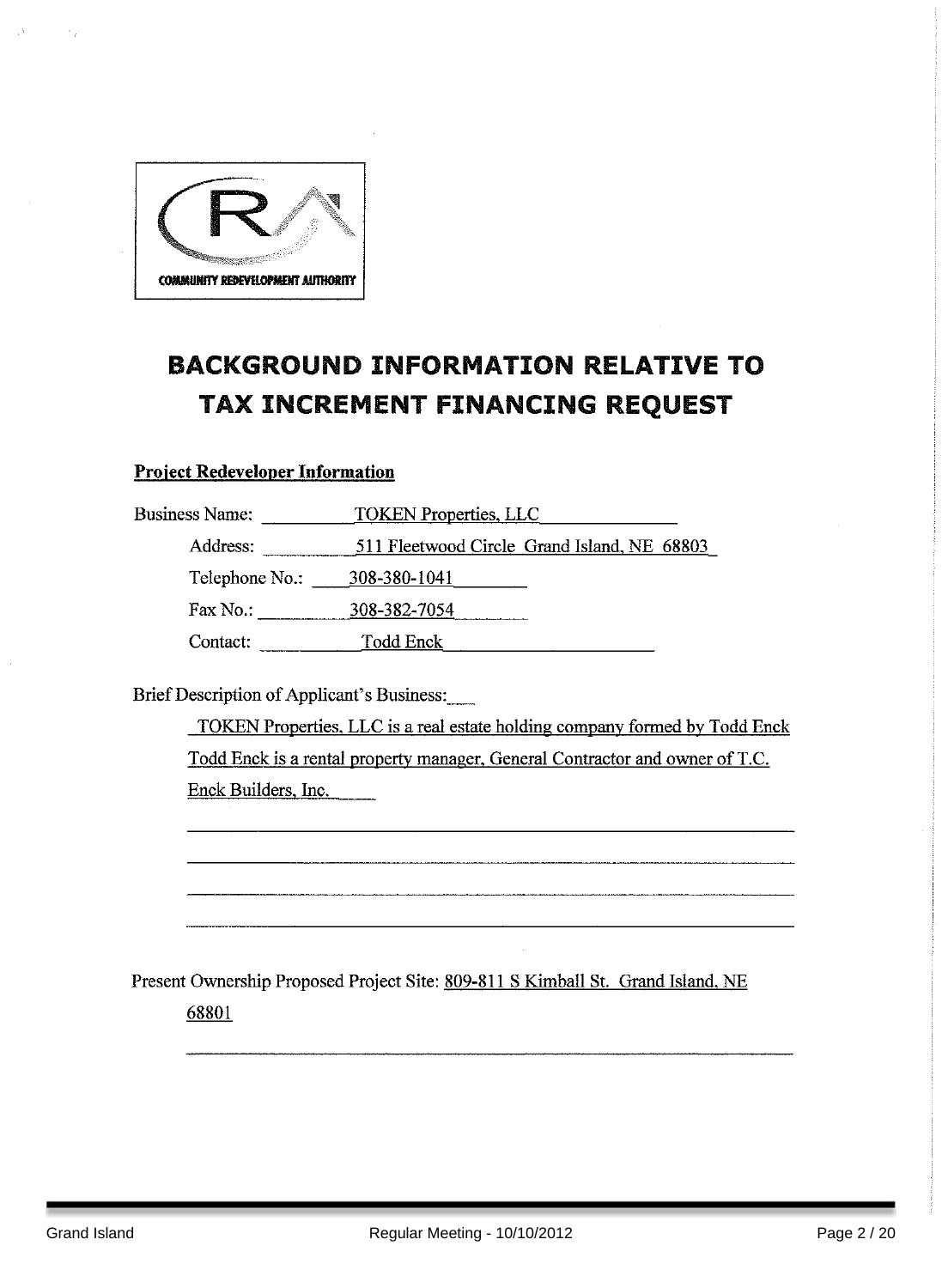Building square footage, size of property, description of Proposed Project: buildings - materials, etc. Please attach site plan, if available. Energy Efficient duplex with attached garage. 980 sq ft each. (2 units total) with landscaped yards and sprinklers installed.

If Property is to be Subdivided, Show Division Planned:

VI. **Estimated Project Costs: Acquisition Costs:** \$16,500.00 A. Land \$8,500.00 **B.** Building Demo, Tree Removal **Construction Costs:** A. Renovation or Building Costs: \$155,477.54  $$7,672.00$ B. On-Site Improvements: Sidewalk, landscaping, sprinklers, sewer taps/water, survey Soft Costs: Š. 700.00 A. Architectural & Engineering Fees: 1,000.00  $\mathbf S$ **B.** Financing Fees: Appraisal, closing costs (no interest) \$ C. Legal/Developer/Audit Fees: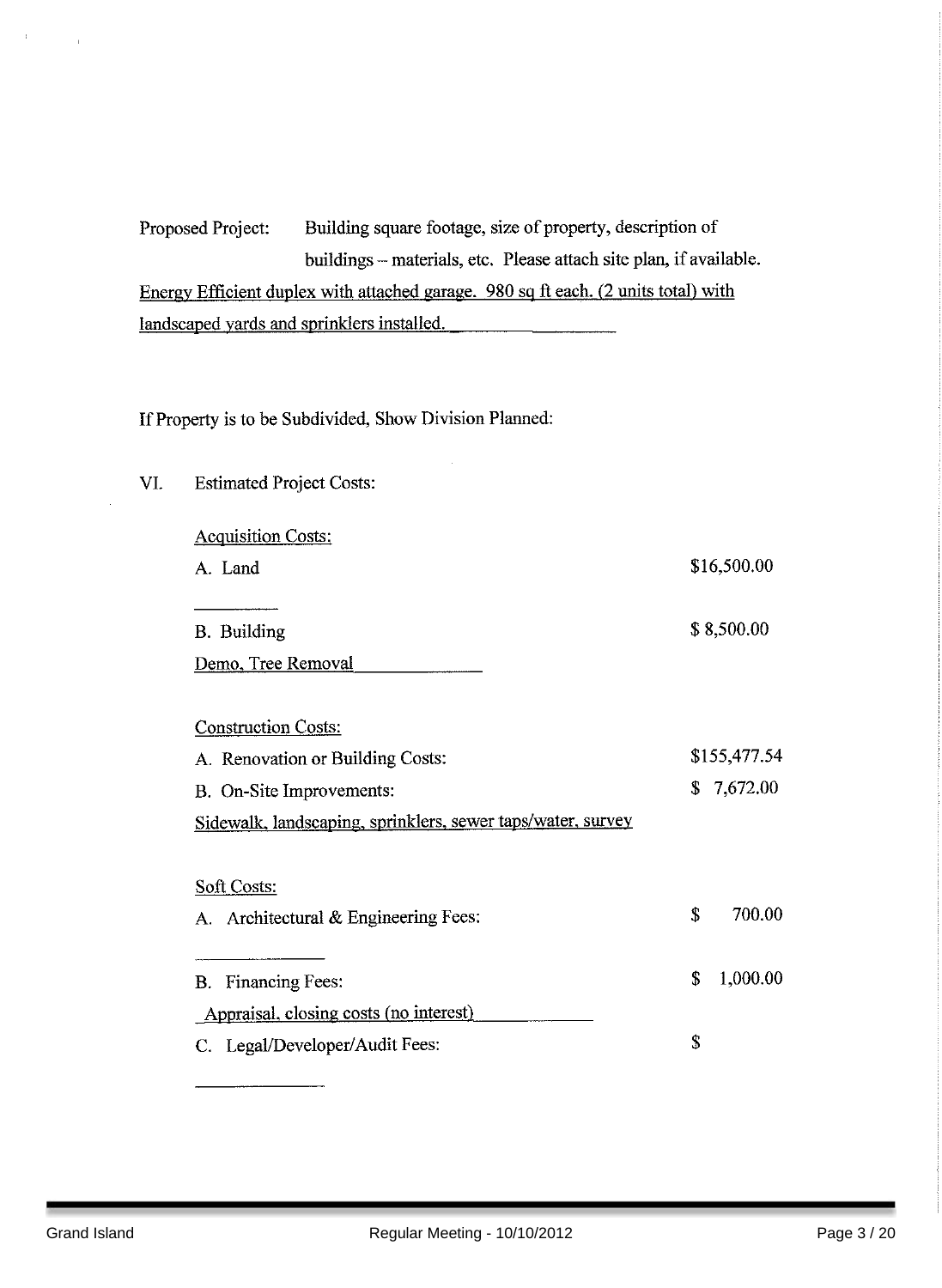| D. Contingency Reserves:                    | \$<br>1,250.00  |
|---------------------------------------------|-----------------|
| E. Other (Please Specify)                   | \$<br>2,750.00  |
| <b>TIF</b> financing fees                   |                 |
| <b>TOTAL</b>                                | \$193,849.54    |
| Total Estimated Market Value at Completion: | \$160,000.00    |
| Source of Financing:                        |                 |
| A. Developer Equity:                        | \$              |
| B. Commercial Bank Loan:                    | \$137,582.04    |
| Tax Credits:                                |                 |
| 1. N.I.F.A.                                 | \$              |
| 2. Historic Tax Credits<br>1                | \$              |
| D. Industrial Revenue Bonds:                | \$              |
| E. Tax Increment Assistance:                | \$<br>38,372.00 |
| F. Other                                    | \$              |

Name, Address, Phone & Fax Numbers of Architect, Engineer and General Contractor:

T.C. Enck Builders, Inc. - General Contractor

Estimated Real Estate Taxes on Project Site Upon Completion of Project: (Please Show Calculations)

 $\frac{1}{2}$  .

 $\sim$   $_{\star}$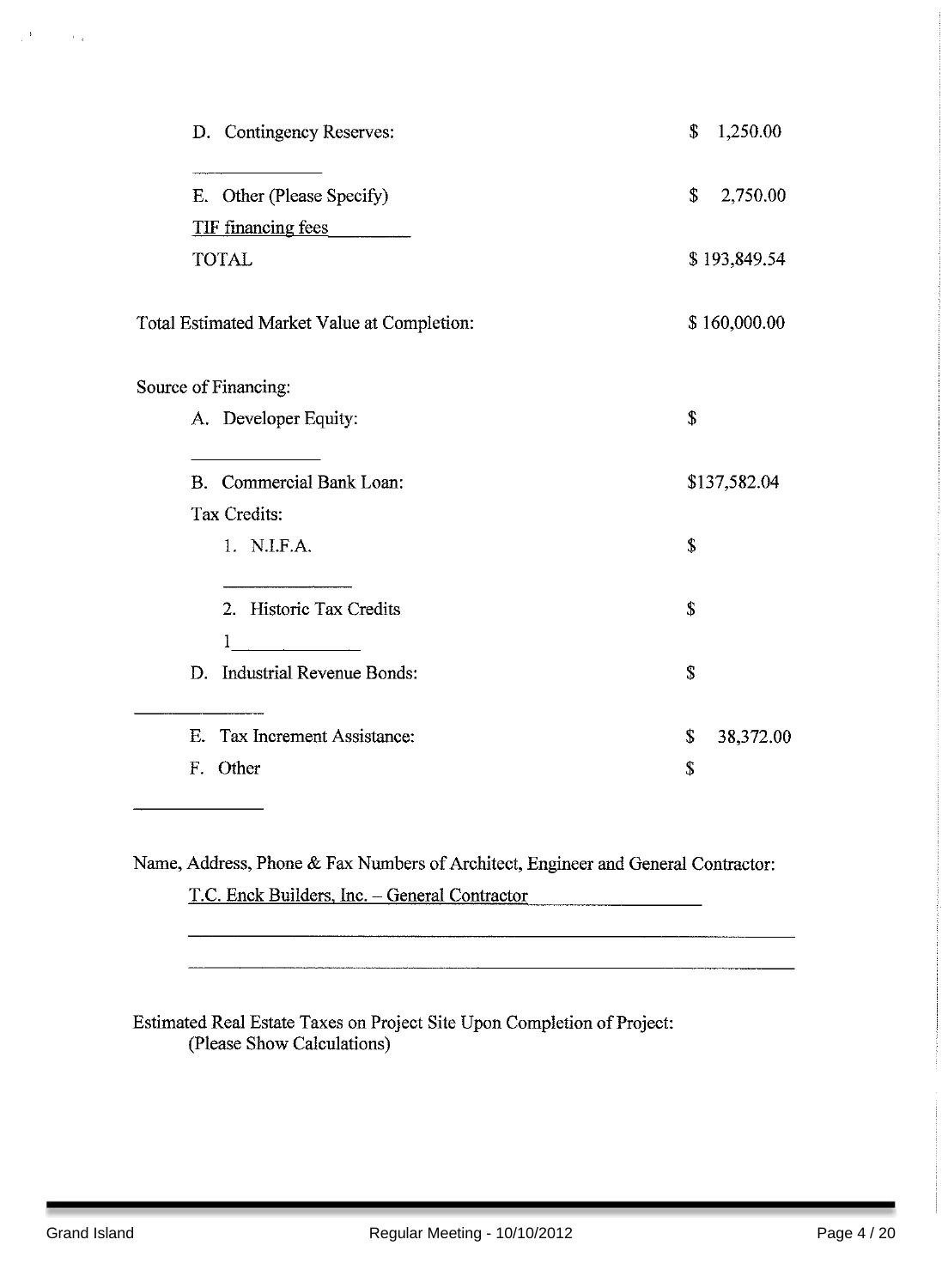$($160,000 \times .90) \times (.0211) - ($393.72) = $2,644.68$  90% of estimated value x Expected Annual Mil Levy less Current taxes being paid on real estate

Project Construction Schedule:

 $\sim$   $\sim$ 

| <b>Construction Start Date:</b>          | <b>March 2013</b> |               |
|------------------------------------------|-------------------|---------------|
| Construction Completion Date: March 2014 |                   |               |
| If Phased Project:                       |                   |               |
|                                          | Year              | $\frac{0}{c}$ |
| Complete                                 |                   |               |
|                                          | Year              | $\%$          |

Complete

XII. Please Attach Construction Pro Forma

XIII. Please Attach Annual Income & Expense Pro Forma (With Appropriate Schedules)

#### TAX INCREMENT FINANCING REQUEST INFORMATION

Describe Amount and Purpose for Which Tax Increment Financing is Requested: Amount of Incremental Prospective Annual Real Estate Taxes over 2012 Real Estate Taxes on the subject property for 15 years will be used to redevelop the property.

 $\hat{\mathbf{x}}$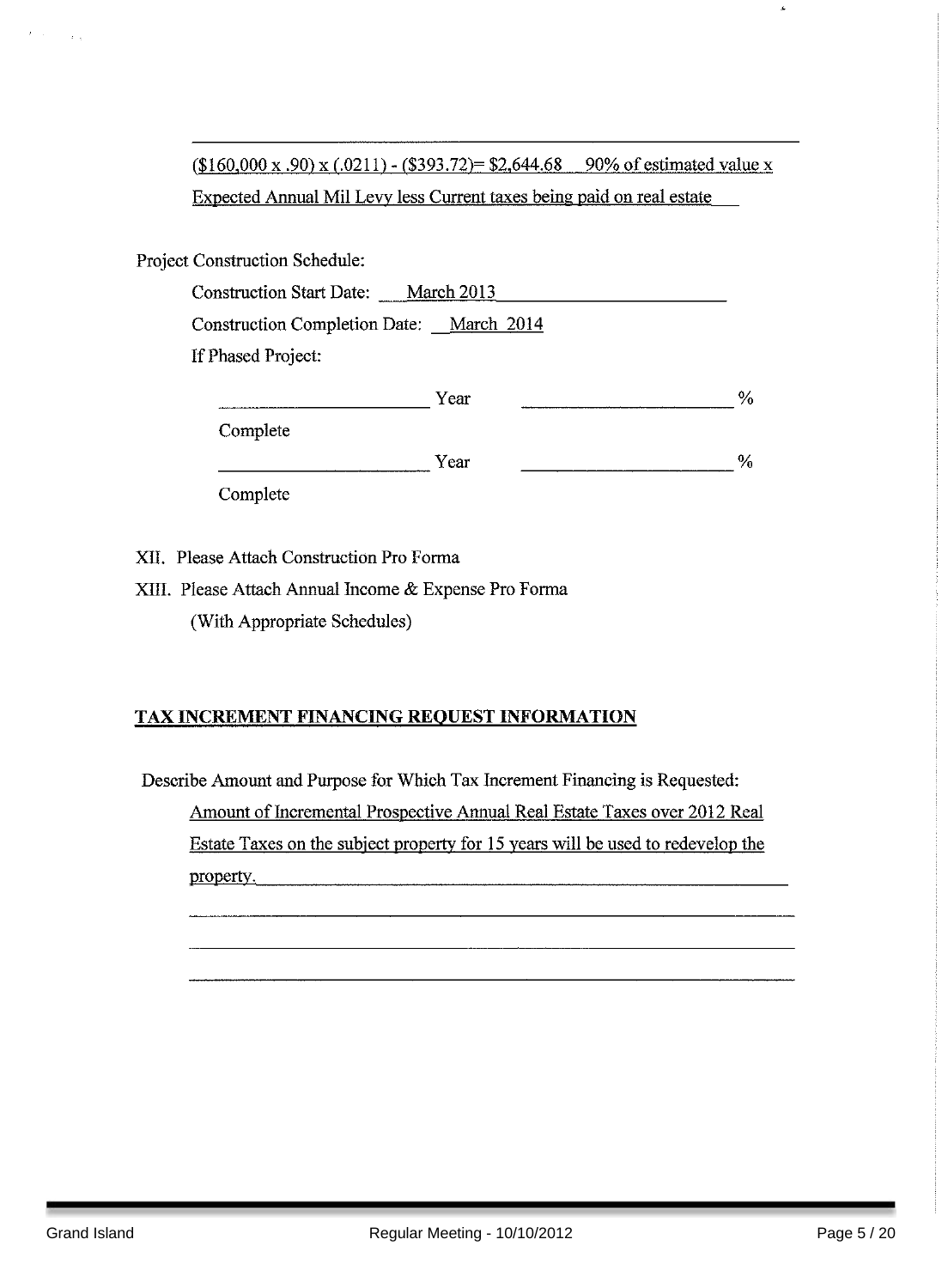Statement Identifying Financial Gap and Necessity for use of Tax Increment Financing for Proposed Project: TIF is an important component in order for this project to bridge the deficit between the actual cost of the project and the income producing capability of the real estate. We feel that this project will add value to a defined blighted area in the community as well as provide much needed quality affordable rental housing.

Municipal and Corporate References (if applicable). Please identify all other Municipalities, and other Corporations the Applicant has been involved with, or has completed developments in, within the last five (5) years, providing contact person, telephone and fax numbers for each:

IV. Please Attach Applicant's Corporate/Business Annual Financial Statements for the Last Three Years.

> Post Office Box 1968 Grand Island, Nebraska 68802-1968 Phone: 308 385-5240 Fax: 308 385-5423 Email: cnabity@grand-island.com

 $\sim$  ,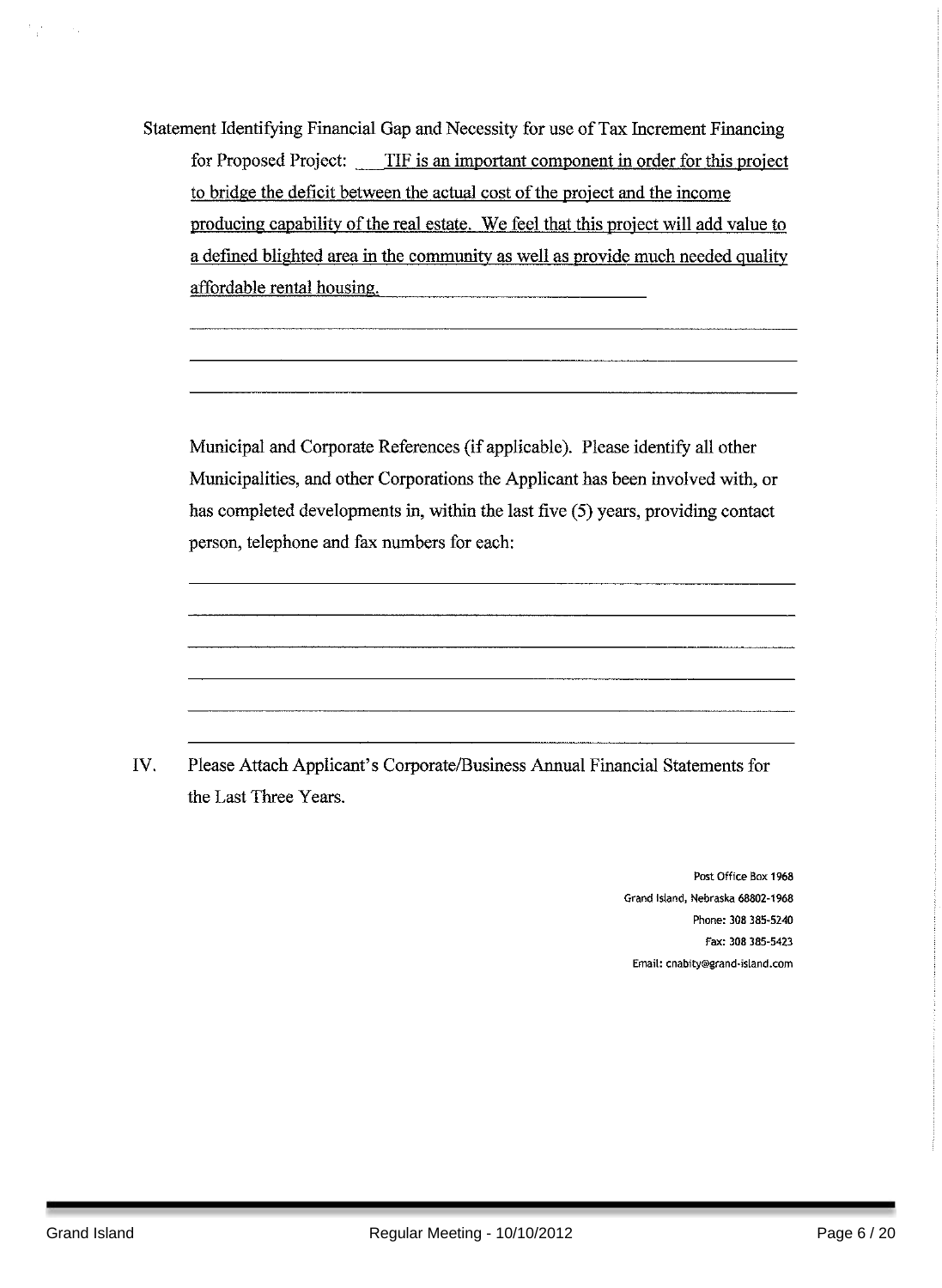#### **COMMUNITY REDEVELOPMENT AUTHORITY OF THE CITY OF GRAND ISLAND, NEBRASKA**

#### **RESOLUTION NO. 151**

#### RESOLUTION OF THE COMMUNITY REDEVELOPMENT AUTHORITY OF THE CITY OF GRAND ISLAND, NEBRASKA, SUBMITTING A PROPOSED REDEVELOPMENT PLAN TO THE HALL COUNTY REGIONAL PLANNING COMMISSION FOR ITS RECOMMENDATION

WHEREAS, this Community Redevelopment Authority of the City of Grand Island, Nebraska ("Authority"), pursuant to the Nebraska Community Development Law (the "Act"), prepared a proposed redevelopment plan (the "Plan") a copy of which is attached hereto as Exhibit 1, for redevelopment of an area within the city limits of the City of Grand Island, Hall County, Nebraska; and

WHEREAS, the Authority is required by Section 18-2112 of the Act to submit said to the planning board having jurisdiction of the area proposed for redevelopment for review and recommendation as to its conformity with the general plan for the development of the City of Grand Island, Hall County, Nebraska;

NOW, THEREFORE, BE IT RESOLVED AS FOLLOWS:

The Authority submits to the Hall County Regional Planning Commission the proposed Plan attached to this Resolution, for review and recommendation as to its conformity with the general plan for the development of the City of Grand Island, Hall County, Nebraska.

Passed and approved this day of the set of the set of the set of the set of the set of the Passed and Passed and Passed and Passed and Passed and Passed and Passed and Passed and Passed and Passed and Passed and Passed and

COMMUNITY REDEVELOPMENT AUTHORITY OF THE CITY OF GRAND ISLAND, NEBRASKA.

 $By_$ 

**Chairperson** 

ATTEST:

**Secretary** 

\_\_\_\_\_\_\_\_\_\_\_\_\_\_\_\_\_\_\_\_\_\_\_\_\_\_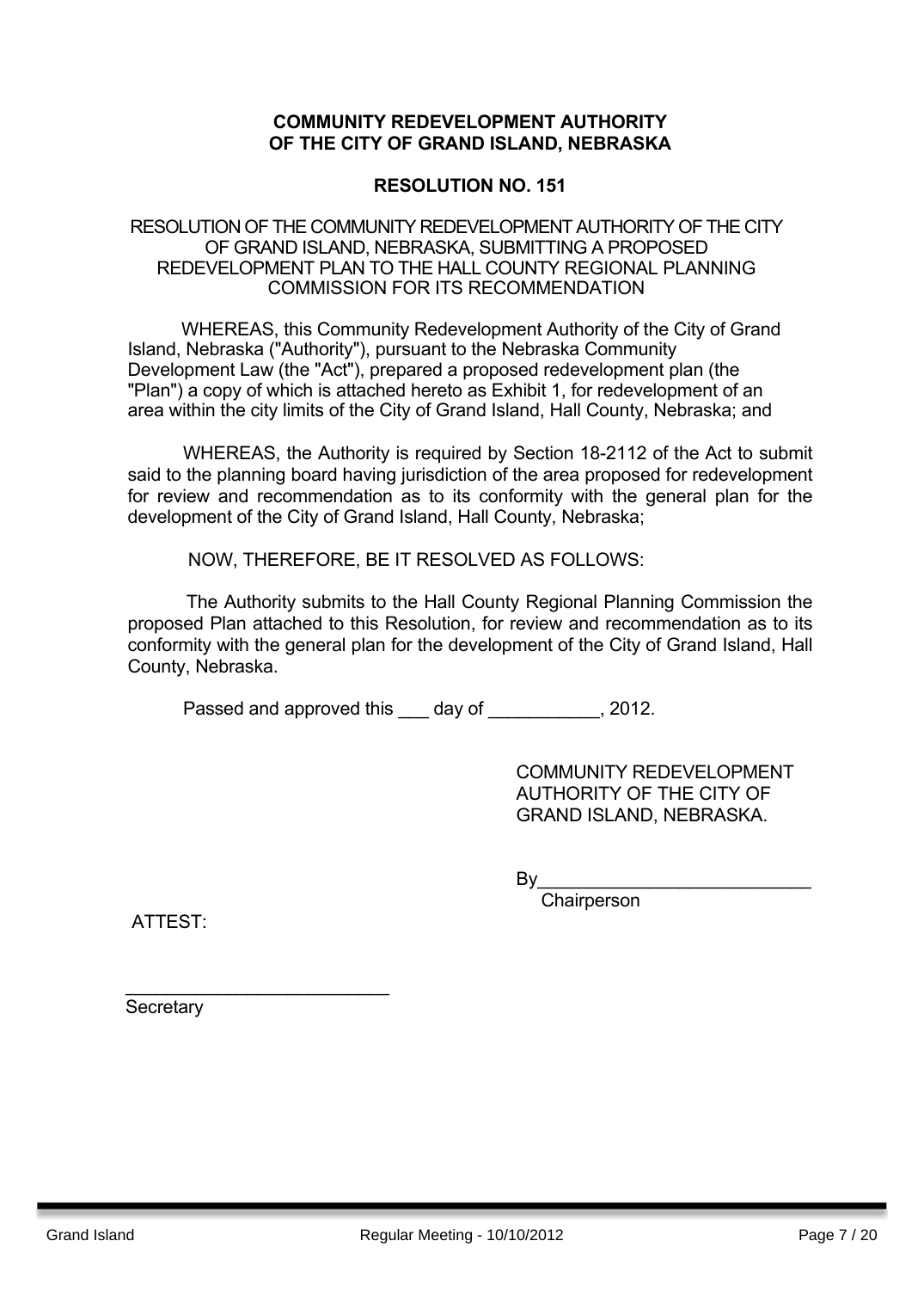## EXHIBIT 1

REDEVELOPMENT PLAN AMENDMENT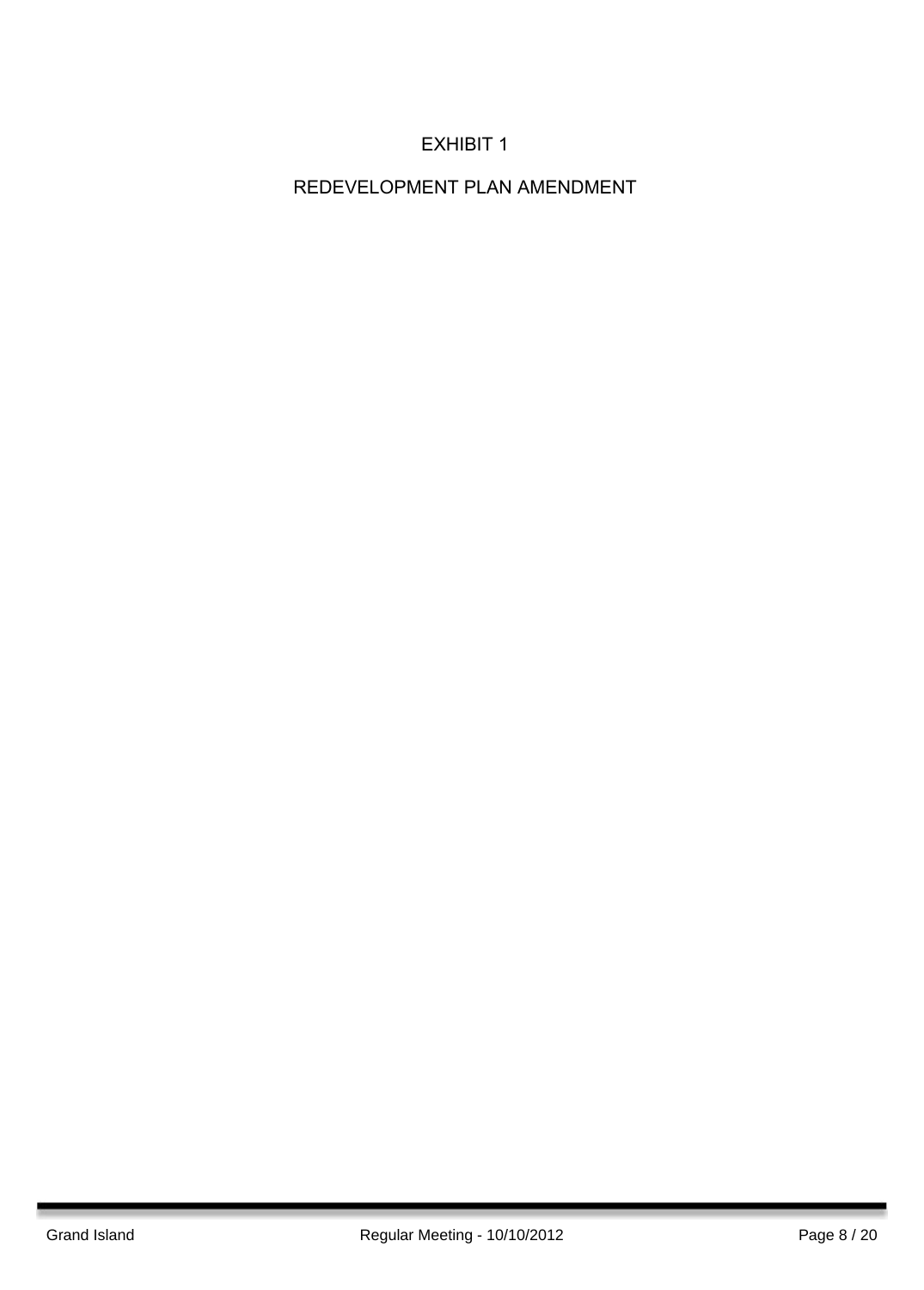### **Site Specific Redevelopment Plan Grand Island CRA Area #10 October 2012**

**The Community Redevelopment Authority (CRA) of the City of Grand Island intends to amend the Redevelopment Plan for Area #10 with in the city, pursuant to the Nebraska Community Development Law (the "Act") and provide for the financing of a specific infrastructure related project in Area #10.**

#### **Executive Summary: Project Description**

THE DEMOLITION OF THE EXISTING SINGLE FAMILY HOUSE AT 809 AND 811 S KIMBALL AND THE SUBSEQUENT ACQUISITION, SITE WORK, UTILITY IMPROVEMENTS, ENGINEERING, LANDSCAPING AND PARKING IMPROVEMENTS NECESSARY FOR REBUILDING A DUPLEX AT THIS LOCATION.

The use of Tax Increment Financing to aid in demolition of existing structures along with costs associated with redevelopment of this site with two new duplexes. The use of Tax Increment Finance makes it affordable to provide additional housing in Grand Island at this location at a contract rent that is consistent with the neighborhood. This project would not be possible in an affordable manner without the use of TIF.

The site is owned by the developer and will be acquired for actual purchase price by a Limited Liability Corporation owned and controlled by the developer. All site work, demolition and utilities will be paid for by the developer. The developer is responsible for and has provided evidence that they can secure adequate debt financing to cover the costs associated with the acquisition, site work and remodeling. The Grand Island Community Redevelopment Authority (CRA) intends to pledge the ad valorem taxes generated over the 15 year period beginning January 1, 2014 towards the allowable costs and associated financing for the acquisition and site work.

## **TAX INCREMENT FINANCING TO PAY FOR THE ACQUISTION OF THE PROPERTY AND RELATED SITE WORK WILL COME FROM THE FOLLOWING REAL PROPERTY:**

**Property Description (the "**Redevelopment Project Area")

This property is located at 809 and 811 S Kimball Avenue in south central Grand Island. The attached map identifies the subject property and the surrounding land uses:

• **Legal Descriptions** Lots 65 and 66 of Hawthorne Place in the City of Grand Island, Hall County, Nebraska.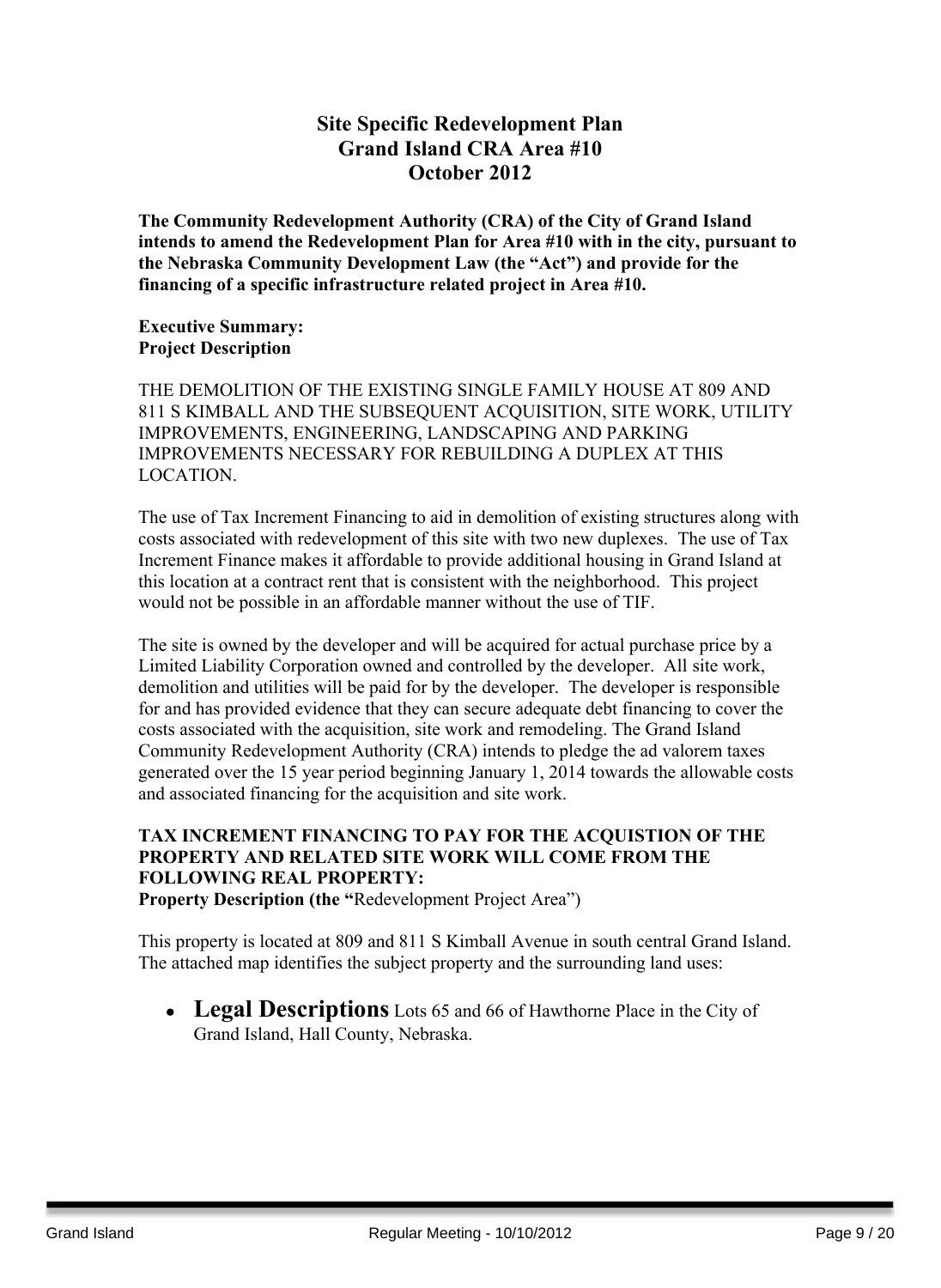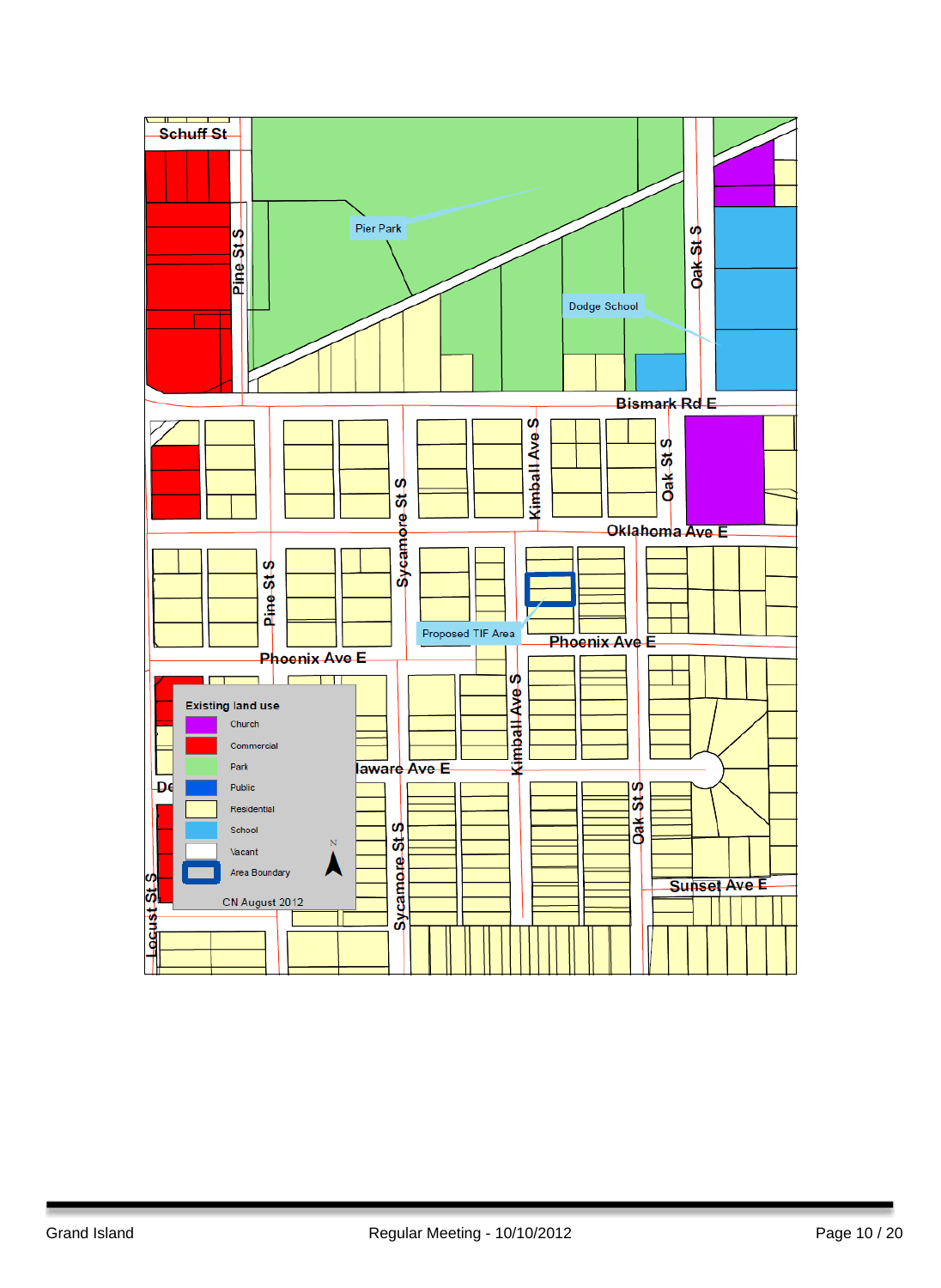**The tax increment will be captured for the tax years the payments for which become delinquent in years 2015 through 2029 inclusive.**

**The real property ad valorem taxes on the current valuation will continue to be paid to the normal taxing entities. The increase will come from development of a duplex housing unit at this location.**

#### **Statutory Pledge of Taxes.**

Pursuant to Section 18-2147 of the Act, any ad valorem tax levied upon real property in the Redevelopment Project Area shall be divided, for the period not to exceed 15 years after the effective date of the provision, which effective date shall be January 1, 2014.

a. That portion of the ad valorem tax which is produced by levy at the rate fixed each year by or for each public body upon the redevelopment project valuation shall be paid into the funds, of each such public body in the same proportion as all other taxes collected by or for the bodies; and

b. That portion of the ad valorem tax on real property in the redevelopment project in excess of such amount, if any, shall be allocated to and, when collected, paid into a special fund of the Authority to pay the principal of; the interest on, and any premiums due in connection with the bonds, loans, notes, or advances on money to, or indebtedness incurred by, whether funded, refunded, assumed, or otherwise, such Authority for financing or refinancing, in whole or in part, a redevelopment project. When such bonds, loans, notes, advances of money, or indebtedness including interest and premium due have been paid, the Authority shall so notify the County Assessor and County Treasurer and all ad valorem taxes upon real property in such redevelopment project shall be paid into the funds of the respective public bodies.

Pursuant to Section 18-2150 of the Act, the ad valorem tax so divided is hereby pledged to the repayment of loans or advances of money, or the incurring of any indebtedness, whether funded, refunded, assumed, or otherwise, by the CRA to finance or refinance, in whole or in part, the redevelopment project, including the payment of the principal of, premium, if any, and interest on such bonds, loans, notes, advances, or indebtedness.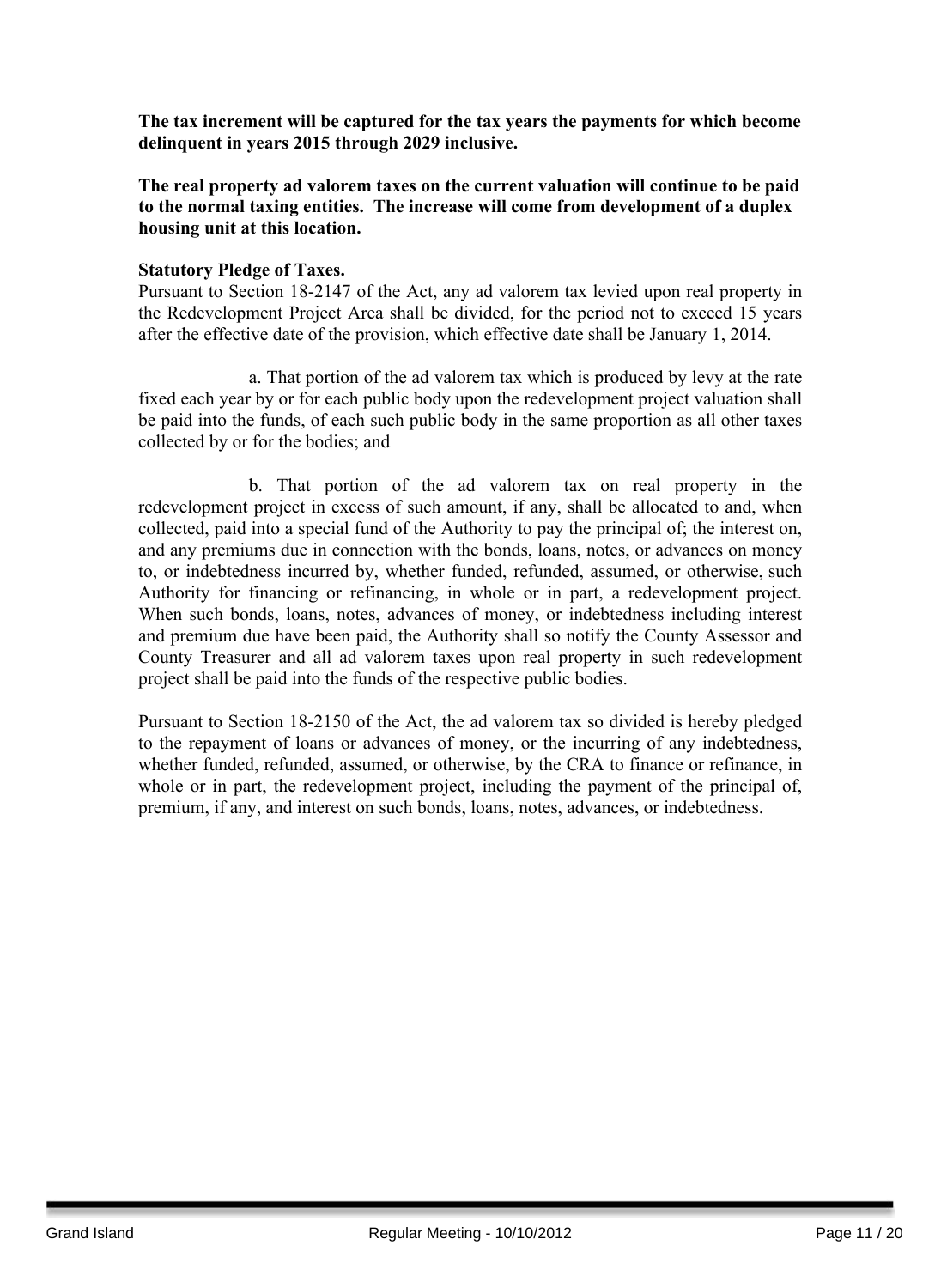Redevelopment Plan Amendment Complies with the Act:

The Community Development Law requires that a Redevelopment Plan and Project consider and comply with a number of requirements. This Plan Amendment meets the statutory qualifications as set forth below.

#### **1. The Redevelopment Project Area has been declared blighted and substandard by action of the Grand Island City Council on August 14, 2012.[§18-2109] Such declaration was made after a public hearing with full compliance with the public notice requirements of §18-2115 of the Act.**

#### **2. Conformation to the General Plan for the Municipality as a whole. [§18-2103 (13) (a) and §18-2110]**

Grand Island adopted a Comprehensive Plan on July 13, 2004. This redevelopment plan amendment and project are consistent with the Comprehensive Plan, in that no changes in the Comprehensive Plan elements are intended. This plan merely provides funding for the developer to acquire the necessary property and provide the necessary site work for the construction of a permitted use on this property.

#### **3. The Redevelopment Plan must be sufficiently complete to address the following items: [§18-2103(13) (b)]**

#### *a. Land Acquisition:*

This Site Specific Redevelopment Plan for Area #10 provides for real property acquisition. There is no proposed acquisition by the authority. It is expected that the developer will or has recently acquired the property.

#### *b. Demolition and Removal of Structures:*

The project to be implemented with this plan does for the demolition and removal of an existing substandard housing unit at this location. The structure to be demolished is a vacant substandard residential structure owned by the applicant.

#### *c. Future Land Use Plan*

See the attached map from the 2004 Grand Island Comprehensive Plan. All of the area around the site is planned for low to medium density residential uses. [§18-2103(b) and §18-2111] The attached map also is an accurate site plan of the area after redevelopment. [§18-2111(5)]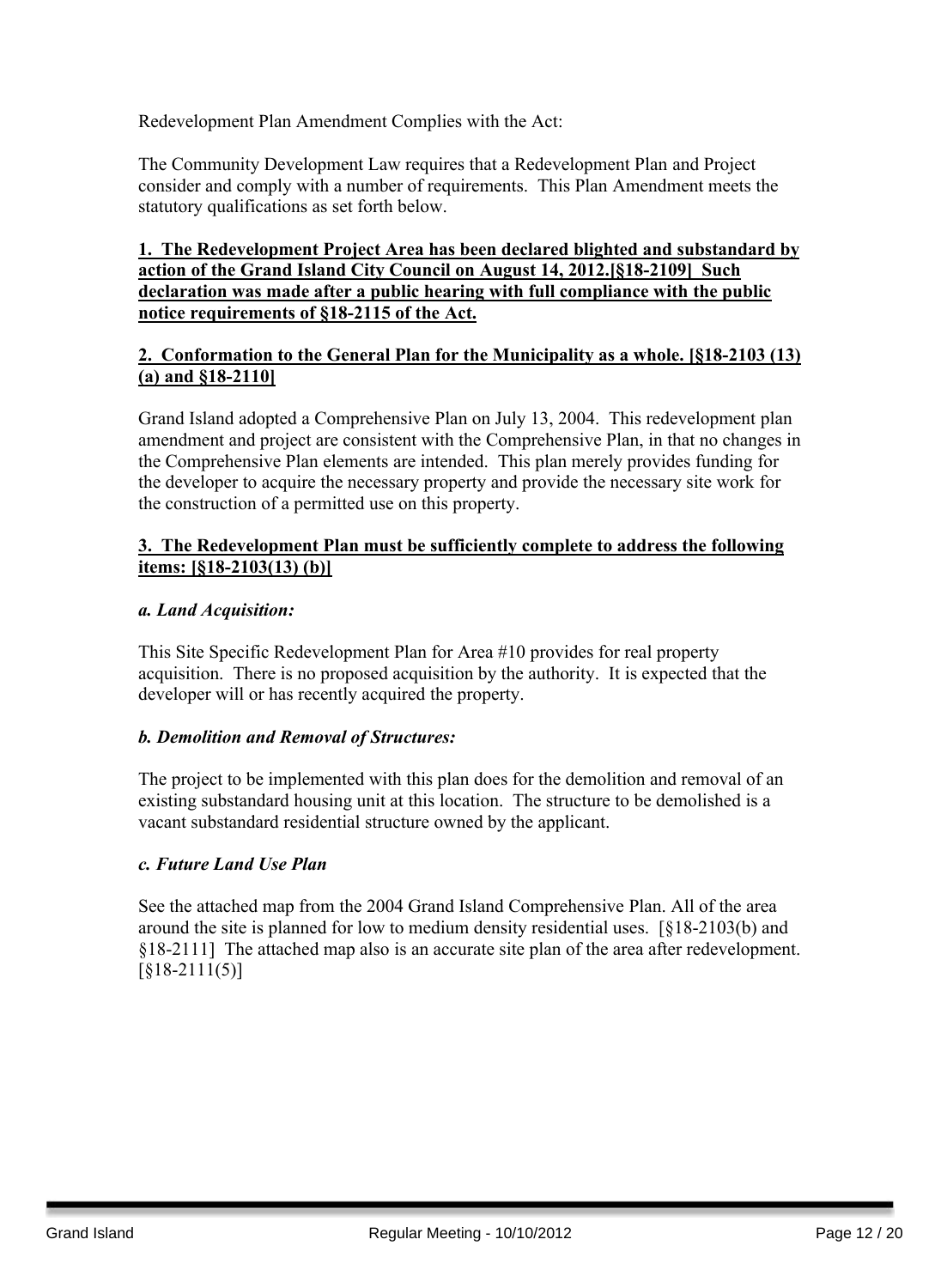

City of Grand Island Future Land Use Map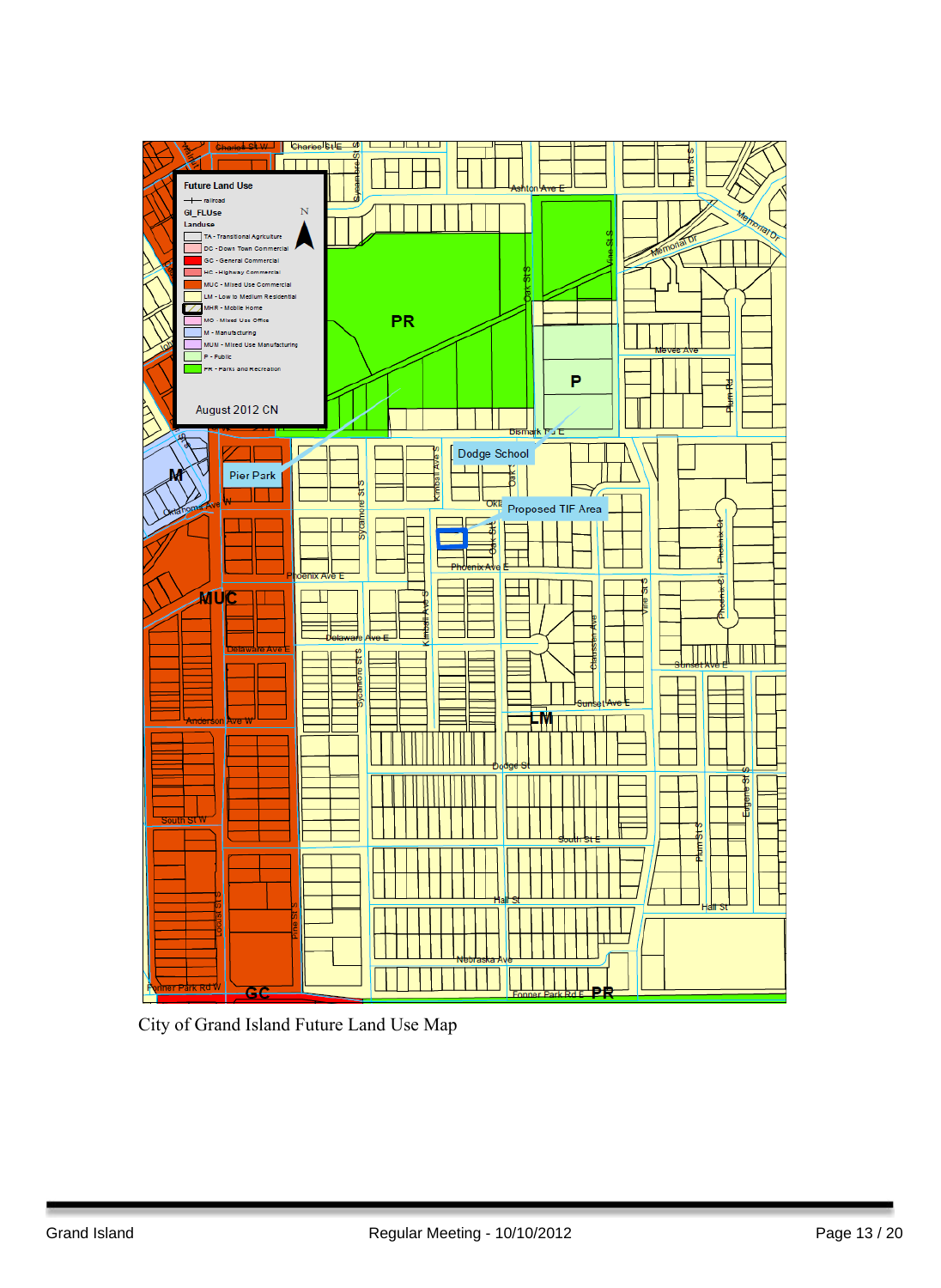#### *d. Changes to zoning, street layouts and grades or building codes or ordinances or other Planning changes.*

The area is zoned R2-Low Density Residential Use. No zoning changes are anticipated with this project. No changes are anticipated in street layouts or grades. No changes are anticipated in building codes or ordinances. Nor are any other planning changes contemplated. [§18-2103(b) and §18-2111]

#### *e. Site Coverage and Intensity of Use*

The developer is proposing remove the existing structures from the property. There are two lots of record at this site and a residential dwelling can be built on each lot. The proposed units including the attached garages will cover about 2,400 square feet, well within the allowable coverage. [§18-2103(b) and §18-2111]

#### *f. Additional Public Facilities or Utilities*

Sewer and water are available to support this development. New water and sewer services may be required for this building.

No other utilities would be impacted by the development.

The developer will be responsible for replacing any sidewalks damaged during construction of the project.

No other utilities would be impacted by the development. [§18-2103(b) and §18-2111]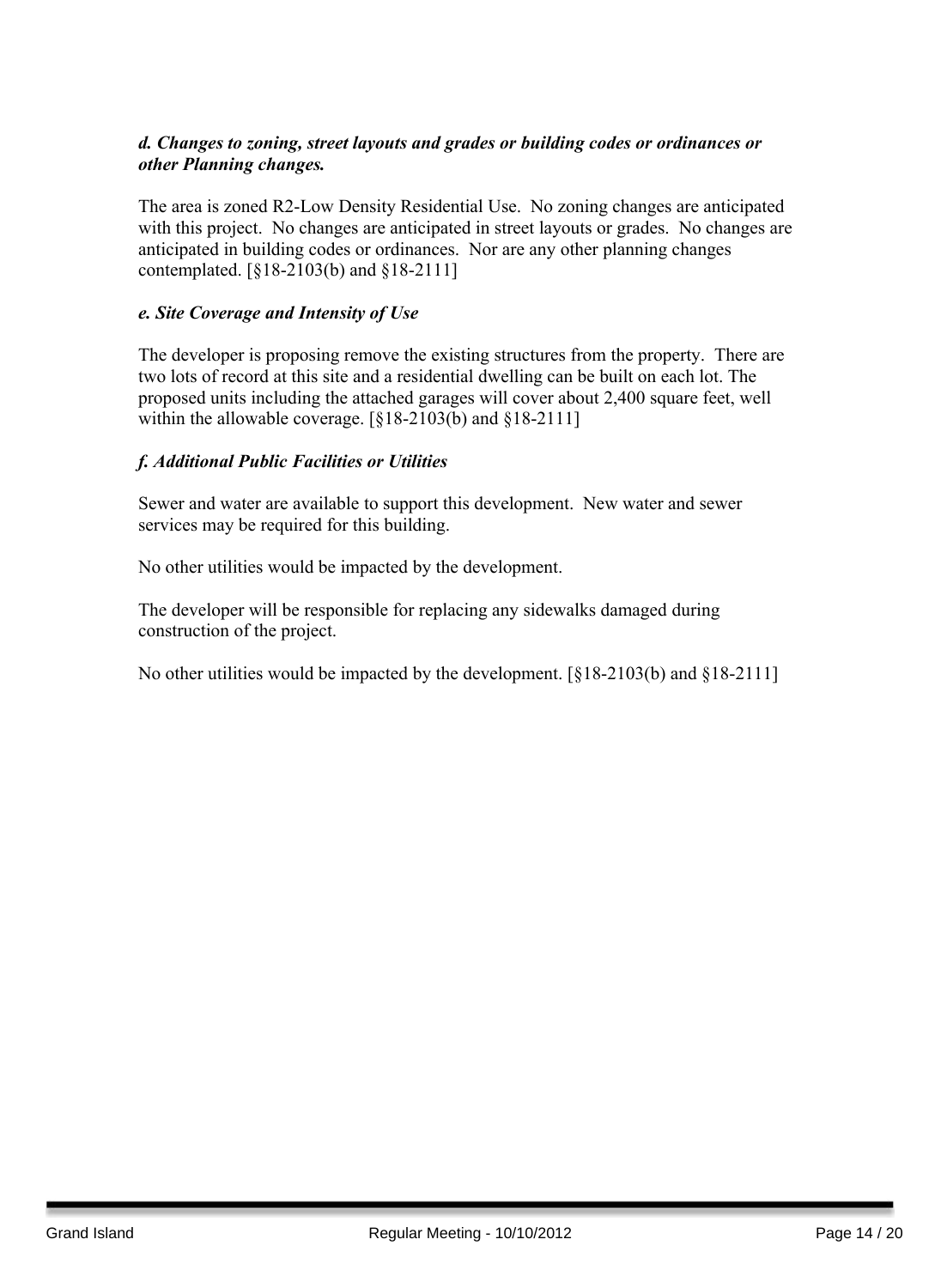#### **4. The Act requires a Redevelopment Plan provide for relocation of individuals and families displaced as a result of plan implementation. This property, owned by the developer is currently vacant, no relocation is contemplated or necessary. [§18- 2103.02]**

#### **5. No member of the Authority, nor any employee thereof holds any interest in any property in this Redevelopment Project Area. [§18-2106]**

#### **6. Section 18-2114 of the Act requires that the Authority consider:**

#### *a. Method and cost of acquisition and preparation for redevelopment and estimated proceeds from disposal to redevelopers.*

The developer has purchased the property after making an application for tax increment financing. The cost of property acquisition \$16,500 is included as a TIF eligible expense. Costs for demolition, site preparation, landscaping, concrete and contingencies of \$17,422 are included as a TIF eligible expense. Engineering and design fees are estimated at \$700 and are included as a TIF eligible expense. Fees and reimbursement to the City and the CRA of \$2750 are included as a TIF eligible expense. Finance, interest and closing costs of \$1000 are included as a TIF eligible expense. The total of eligible expenses for this project is \$38,372.

No property will be transferred to redevelopers by the Authority. The developer will provide and secure all necessary financing.

#### *b. Statement of proposed method of financing the redevelopment project.*

The developer will provide all necessary financing for the project. The Authority will assist the project by granting the sum of \$38,372 from the proceeds of the TIF Indebtedness issued by the Authority. This indebtedness will be repaid from the Tax Increment Revenues generated from the project. TIF revenues shall be made available to repay the original debt and associated interest after January 1, 2015 through December 2029.

#### *c. Statement of feasible method of relocating displaced families.*

No families will be displaced as a result of this plan.

#### **7. Section 18-2113 of the Act requires:**

Prior to recommending a redevelopment plan to the governing body for approval, an authority shall consider whether the proposed land uses and building requirements in the redevelopment project area are designed with the general purpose of accomplishing, in conformance with the general plan, a coordinated, adjusted, and harmonious development of the city and its environs which will, in accordance with present and future needs,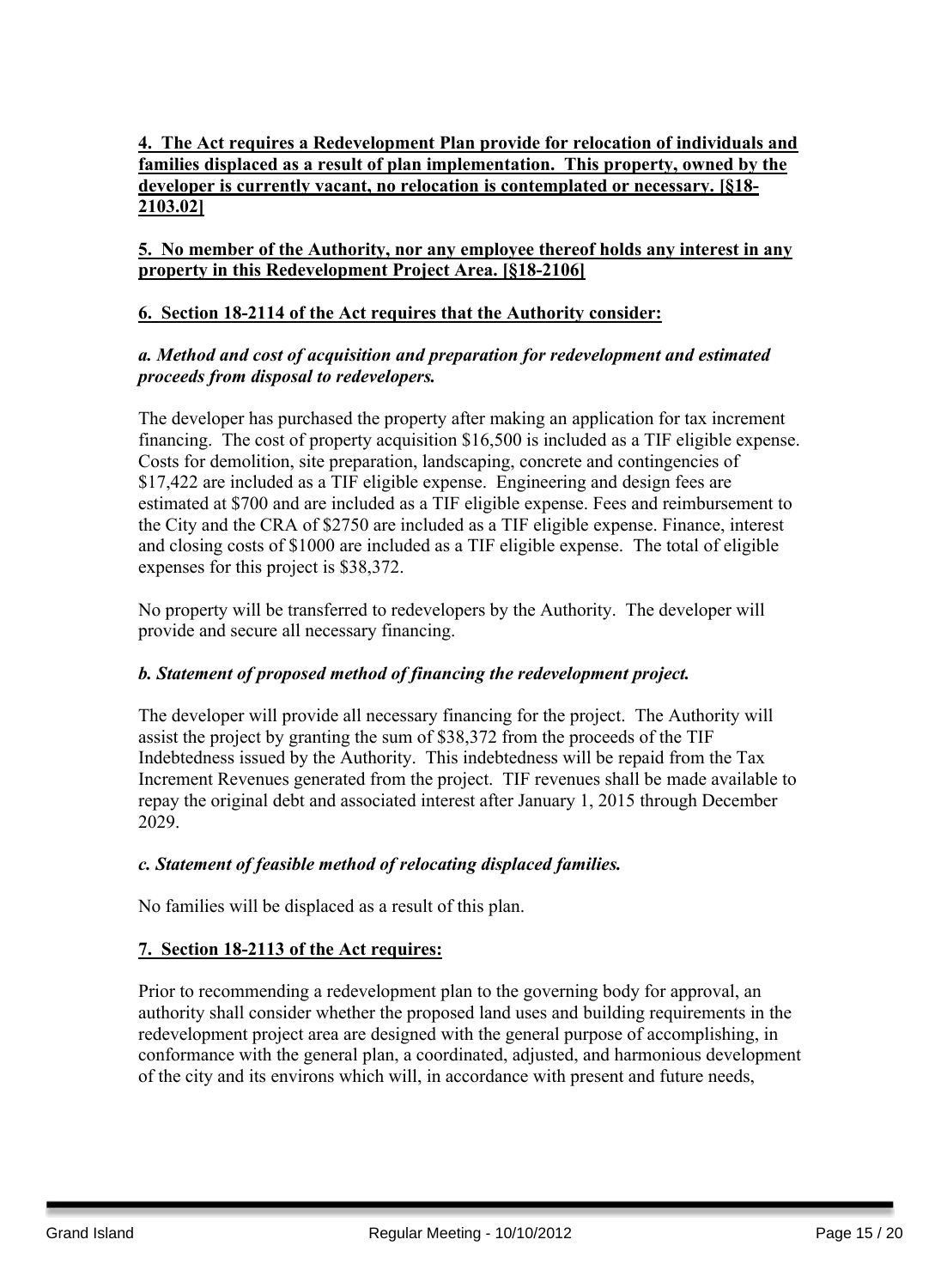promote health, safety, morals, order, convenience, prosperity, and the general welfare, as well as efficiency and economy in the process of development, including, among other things, adequate provision for traffic, vehicular parking, the promotion of safety from fire, panic, and other dangers, adequate provision for light and air, the promotion of the healthful and convenient distribution of population, the provision of adequate transportation, water, sewerage, and other public utilities, schools, parks, recreational and community facilities, and other public requirements, the promotion of sound design and arrangement, the wise and efficient expenditure of public funds, and the prevention of the recurrence of insanitary or unsafe dwelling accommodations or conditions of blight.

The Authority has considered these elements in proposing this Plan Amendment. This amendment, in and of itself will promote consistency with the Comprehensive Plan, in that it will allow for the utilization of and redevelopment of commercial lots. This will not significantly impact traffic on at the Five Points intersection. Renovated commercial development will raise property values and provide a stimulus to keep surrounding properties properly maintained. This will have the intended result of preventing recurring elements of unsafe buildings and blighting conditions.

#### **8. Time Frame for Development**

Development of this project (including demolition, site preparation and new construction) is anticipated to be completed between October 2012 and December of 2013. Excess valuation should be available for this project for 15 years beginning with the 2015 tax year.

#### **9. Justification of Project**

This is a residential neighborhood characterized by single family dwellings on smaller lots. The existing structure is considered badly worn by the Hall County Assessor and has a number of safety issues that cannot be fixed without the cost of the repairs exceeding the value of the building. The City of Grand Island is in need of additional housing units and this development will remove one very poor housing unit and replace it with 4 brand new units. This is infill development in an area with all city services available. This project does not propose to tear down any buildings with historic value.

**10. Cost Benefit Analysis** Section 18-2113 of the Act, further requires the Authority conduct a cost benefit analysis of the plan amendment in the event that Tax Increment Financing will be used. This analysis must address specific statutory issues.

#### *(a) Tax shifts resulting from the approval of the use of Tax Increment Financing;*

The redevelopment project area currently has an estimated valuation of \$18,574. The proposed demolition and subsequent construction of duplexes at this location will result in an additional \$141,426 of taxable valuation based on the valuation of similar structures building by Token Properties, LLC. No tax shifts are anticipated from the project. The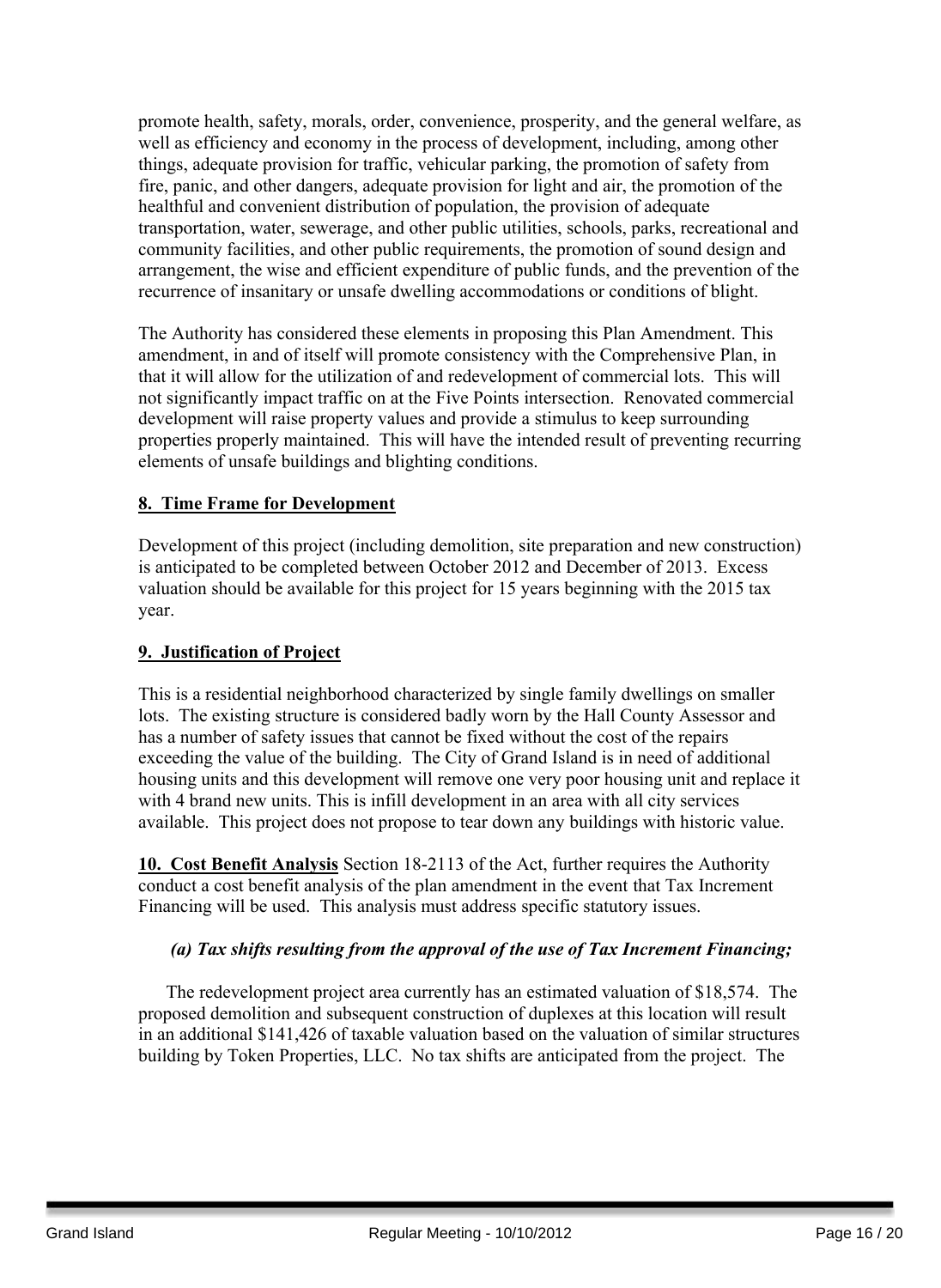project creates additional valuation that will support taxing entities long after the project is paid off.

#### *(b) Public infrastructure and community public service needs impacts and local tax impacts arising from the approval of the redevelopment project;*

No additional public service needs have been identified. Existing water and waste water facilities will not be impacted by this development. The electric utility has sufficient capacity to support the development. It is not anticipated that this will impact schools. Fire and police protection are available and should not be impacted by this development.

#### *(c) Impacts on employers and employees of firms locating or expanding within the boundaries of the area of the redevelopment project;*

The proposed facility will provide jobs for persons employed with T.C. Enck Construction. It will have no impact on other firms locating or expanding in the area.

#### *(d) Impacts on other employers and employees within the city or village and the immediate area that are located outside of the boundaries of the area of the redevelopment project; and*

This project will not have a negative impact on other employers and will result in additional housing choices for employees within the city.

#### *(e) Any other impacts determined by the authority to be relevant to the consideration of costs and benefits arising from the redevelopment project.*

This project will increase the available quality housing in Grand Island by a net of two (2) units. The existing structure is worn out and not acceptable as a housing unit. These types of smaller projects spread throughout the city will have a less drastic impact on neighborhoods and schools than a centralized larger housing project.

This neighborhood has not had a great deal of new development in many years and some newer buildings, especially ones that replace worn out buildings are likely to raise all of the property values.

#### **Time Frame for Development**

Development of this project is anticipated to be completed during between October 1, 2012 and September 1, of 2013. The base tax year should be calculated on the value of the property as of January 1, 2013. Excess valuation should be available for this project for 15 years beginning in 2015 with taxes due in 2014. Excess valuation will be used to pay the TIF Indebtedness issued by the CRA per the contract between the CRA and the developer for a period not to exceed 15 years or an amount not to exceed \$38,372 the projected amount of increment based upon the anticipated value of the project and current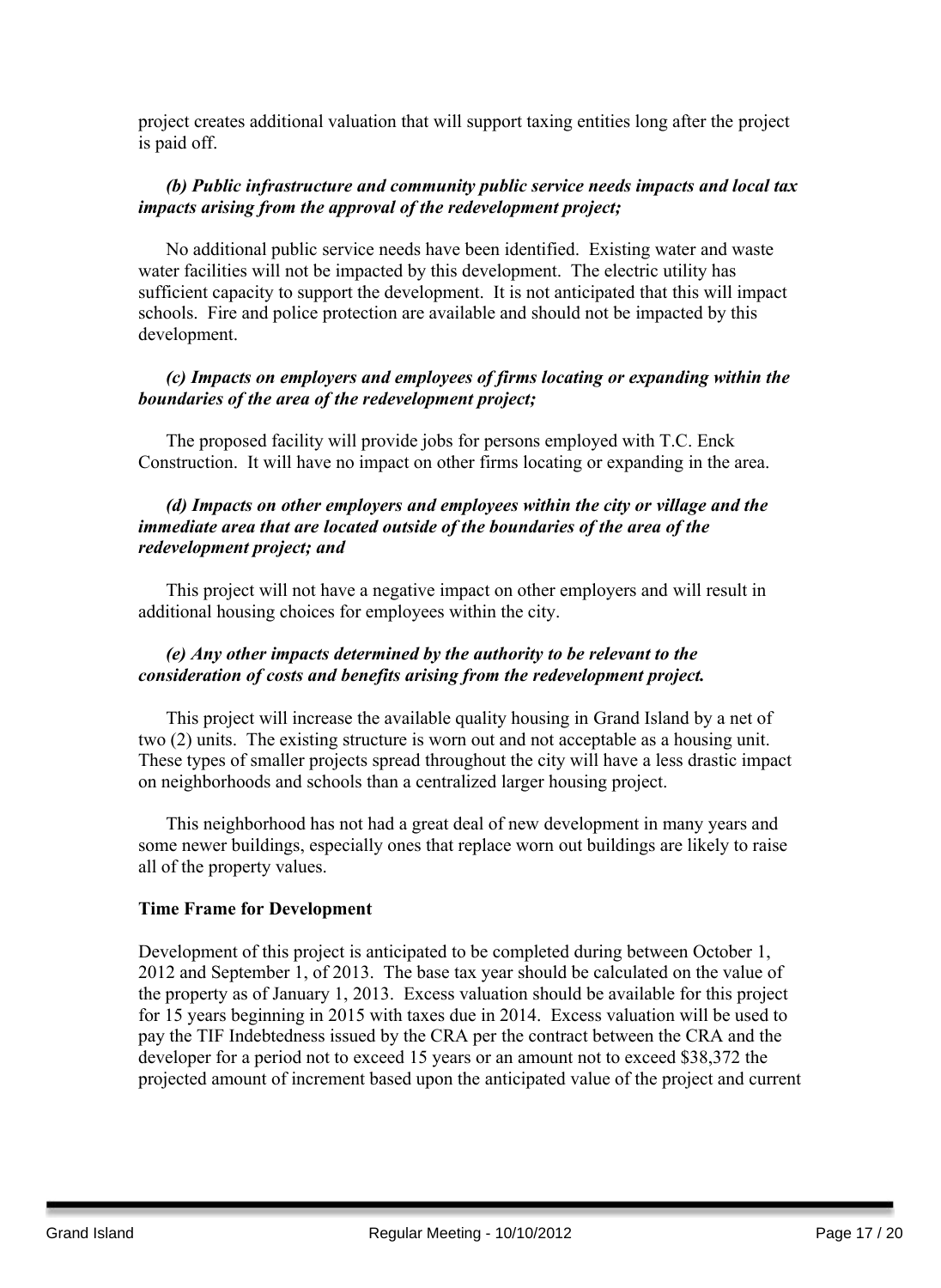tax rate. Based on the estimates of the expenses of the cost of demolition, site preparation, engineering, expenses and fees reimbursed to the City and CRA, and financing fees the developer will spend at least \$38,372 on TIF eligible activities.

### **See Attached Building Plans**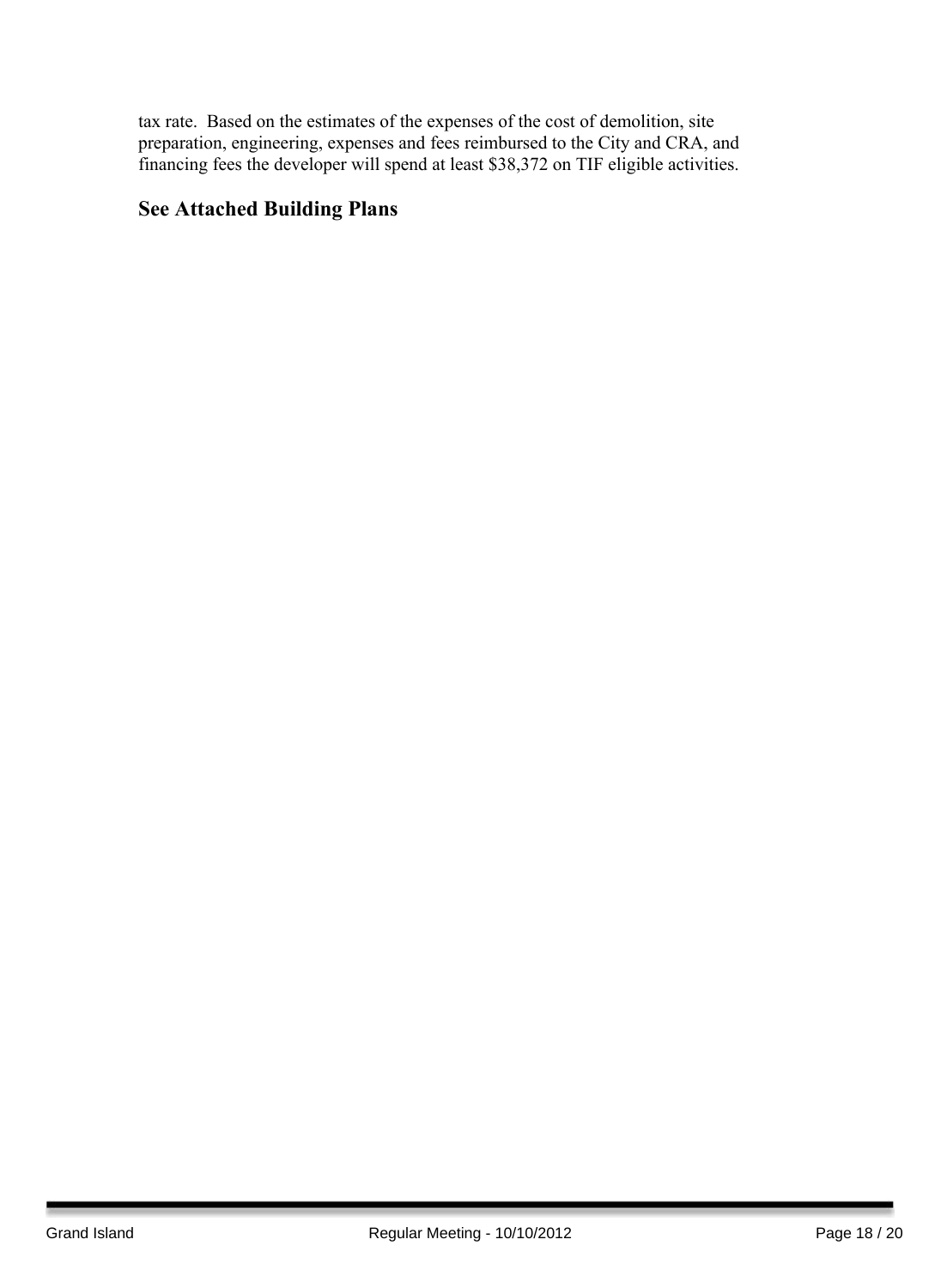#### **COMMUNITY REDEVELOPMENT AUTHORITY OF THE CITY OF GRAND ISLAND, NEBRASKA**

#### **RESOLUTION NO. 152**

RESOLUTION OF THE COMMUNITY REDEVELOPMENT AUTHORITY OF THE CITY OF GRAND ISLAND, NEBRASKA, PROVIDING NOTICE OF INTENT TO ENTER INTO A REDEVELOPMENT AFTER THE PASSAGE OF 30 DAYS AND OTHER MATTERS

WHEREAS, this Community Redevelopment Authority of the City of Grand Island, Nebraska ("Authority"), has received an Application for Tax Increment Financing under the Nebraska Community Development Law (the "Act") on a project within redevelopment area #10, from Token Properties, LLC, (The "Developer") for redevelopment of an area within the city limits of the City of Grand Island as set forth in Exhibit 1 attached hereto area; and

WHEREAS, this Community Redevelopment Authority of the City of Grand Island, Nebraska ("Authority"), is proposing to use Tax Increment Financing on a project within redevelopment area #10;

NOW, THEREFORE, BE IT RESOLVED AS FOLLOWS:

**Section 1.** In compliance with section 18-2114 of the Act, the Authority hereby gives the governing body of the City notice that it intends to enter into the Redevelopment Contract, attached as Exhibit 1, with such changes as are deemed appropriate by the Authority, after approval of the redevelopment plan amendment related to the redevelopment project described in the Redevelopment Contract, and after the passage of 30 days from the date hereof.

**Section 2.** The Secretary of the Authority is directed to file a copy of this resolution with the City Clerk of the City of Grand Island, forthwith.

Passed and approved this day of the set of the 2012.

COMMUNITY REDEVELOPMENT AUTHORITY OF THE CITY OF GRAND ISLAND, NEBRASKA.

 $\mathsf{By}$ 

**Chairperson** 

ATTEST:

**Secretary** 

 $\_$